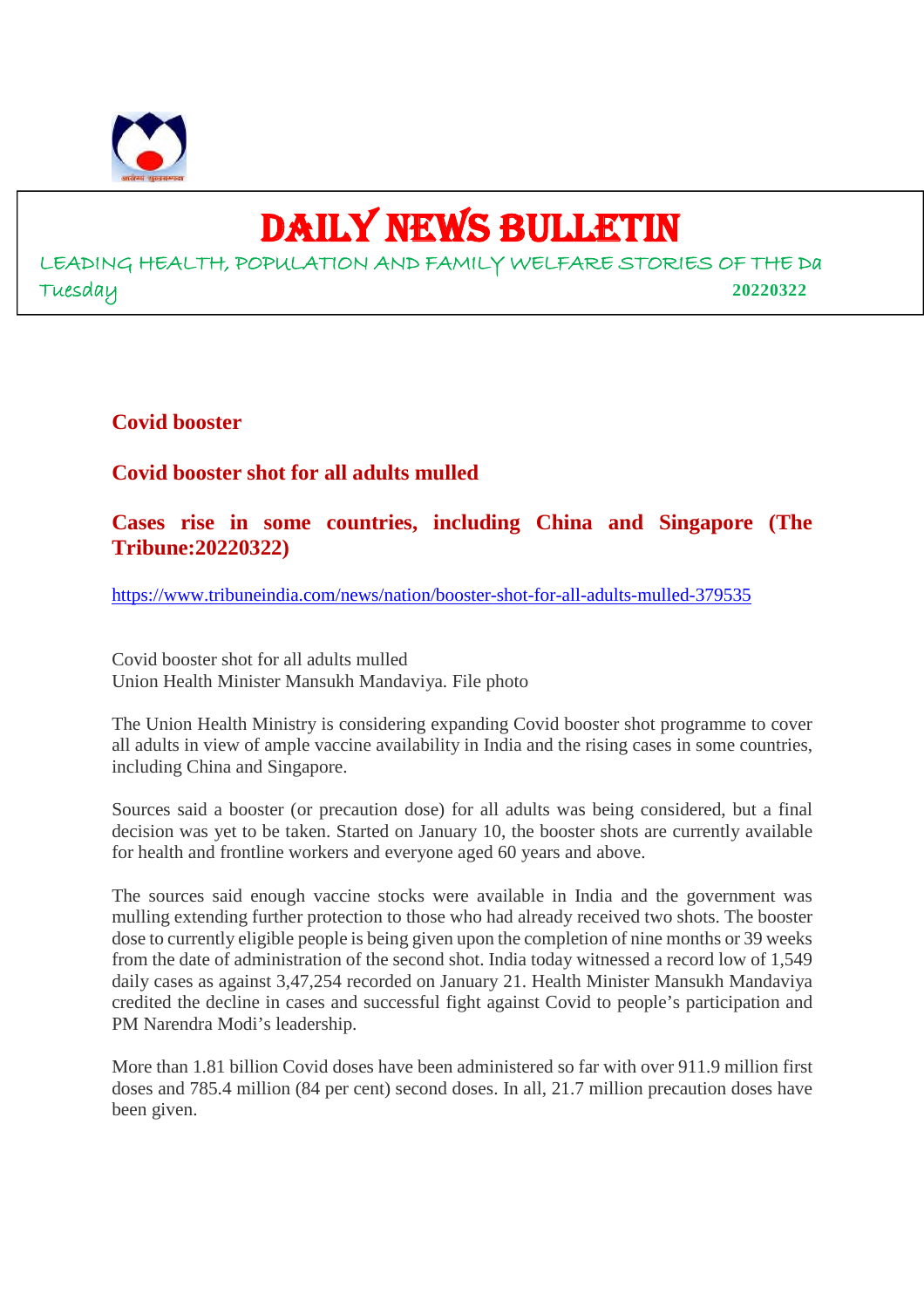Among 15 to 18 year olds, 76 per cent have received the first and 48 per cent have received both doses. Among 12 to 14 year olds, 1.79 million doses have been given so far, Mandaviya said today. —

# **Covid-19 vaccination**

**Over 2.16 lakh doses given on Day 1 as Covid-19 vaccination for children aged 12-14 begins Total eligible children in the segment are over 4 crore (The Tribune:20220322)**

https://www.tribuneindia.com/news/nation/covid-19-vaccination-for-children-aged-12-14 starts-today-378300



More than 2.16 lakh doses were administered to 12-14 years age group on Wednesday on the first day of the drive.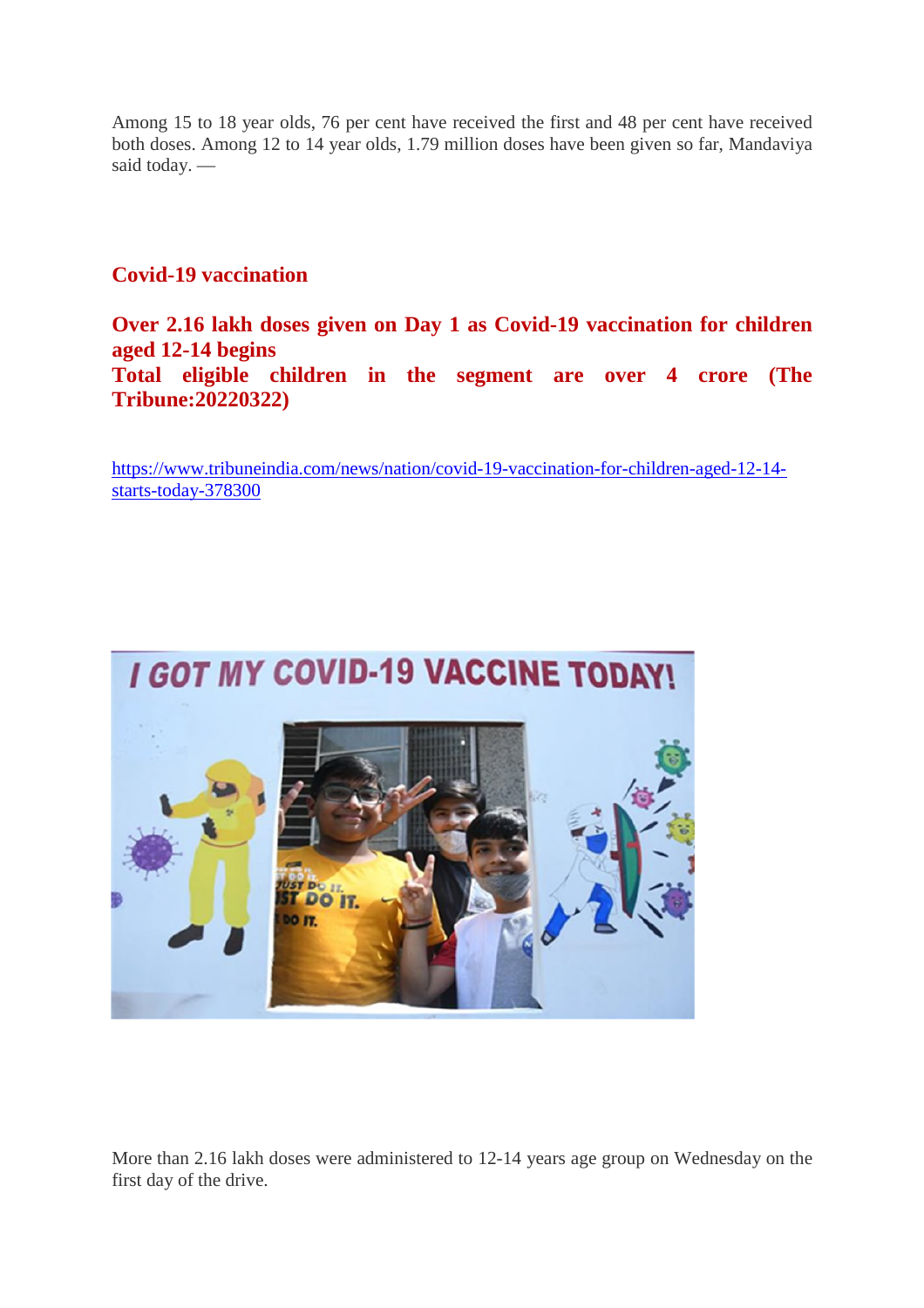Total eligible children in the segment are over 4 crore.

The inoculation of children in the age group of 12 to 14 years started with Corbevax vaccine.

Besides, the government has also decided to waive the condition of comorbidity for those above 60 years in order to receive the precaution dose.

"Taking the Covid-19 vaccination campaign forward, under the '#SabkoVaccineMuftVaccine' campaign led by PM @NarendraModi ji, the Covid vaccination of children in the age group of 12-14 has started from today. All the people of 60+ ages will also be able to get precaution doses from today. Let's secure the country together, get the vaccine," Health Minister Mansukh Mandaviya tweeted.

कोविड टीकाकरण अभियान को आगे बढ़ाते हुए, PM @NarendraModi जी के नेतृत्व में '#SabkoVaccineMuftVaccine' अभियान के तहत  $12$ - $14$  आयुवर्ग के बच्चों का कोविड टीकाकरण आज से शुरू हो चुका है।

 $60+$  आयु के सब लोग भी आज से प्रिकॉशन डोज लगवा सकेंगे।

आइए िमलकर देश सरुित करे, वैसीन लगवाय। pic.twitter.com/sz0eg4zObD

— Dr Mansukh Mandaviya (@mansukhmandviya) March 16, 2022 Two doses of Biological E's intramuscular vaccine Corbevax would be administered to the beneficiaries in the 12 to 14 years age group in an interval of 28 days, the guidelines said.

As of March 1, 2021, there were 4.7 crore children aged 12 and 13 years in the country.

Also, the precaution dose can now be administered to all people aged 60 years and above, and the prioritization and sequencing of this dose would be based on completion of nine months to 39 weeks from the date of administration of the second dose.

As per the guidelines, the precaution dose should be of the same vaccine that was administered to a person during primary vaccination.

"The vaccination slots will be booked for 12-14 years age group for "Corbevax" only through Co-WIN. Vaccinator has to ensure that the vaccine is administered to only those children who have completed the age of 12 years on the date of vaccination and if a child is registered but has not attained the age of 12 years, the vaccination is not to be given," the guidelines released by the Health Ministry on Monday said.

The Centre has asked states to organize dedicated Covid-19 vaccination sessions through earmarked centres and train vaccinators to avoid mixing of vaccines during the inoculation of adolescents.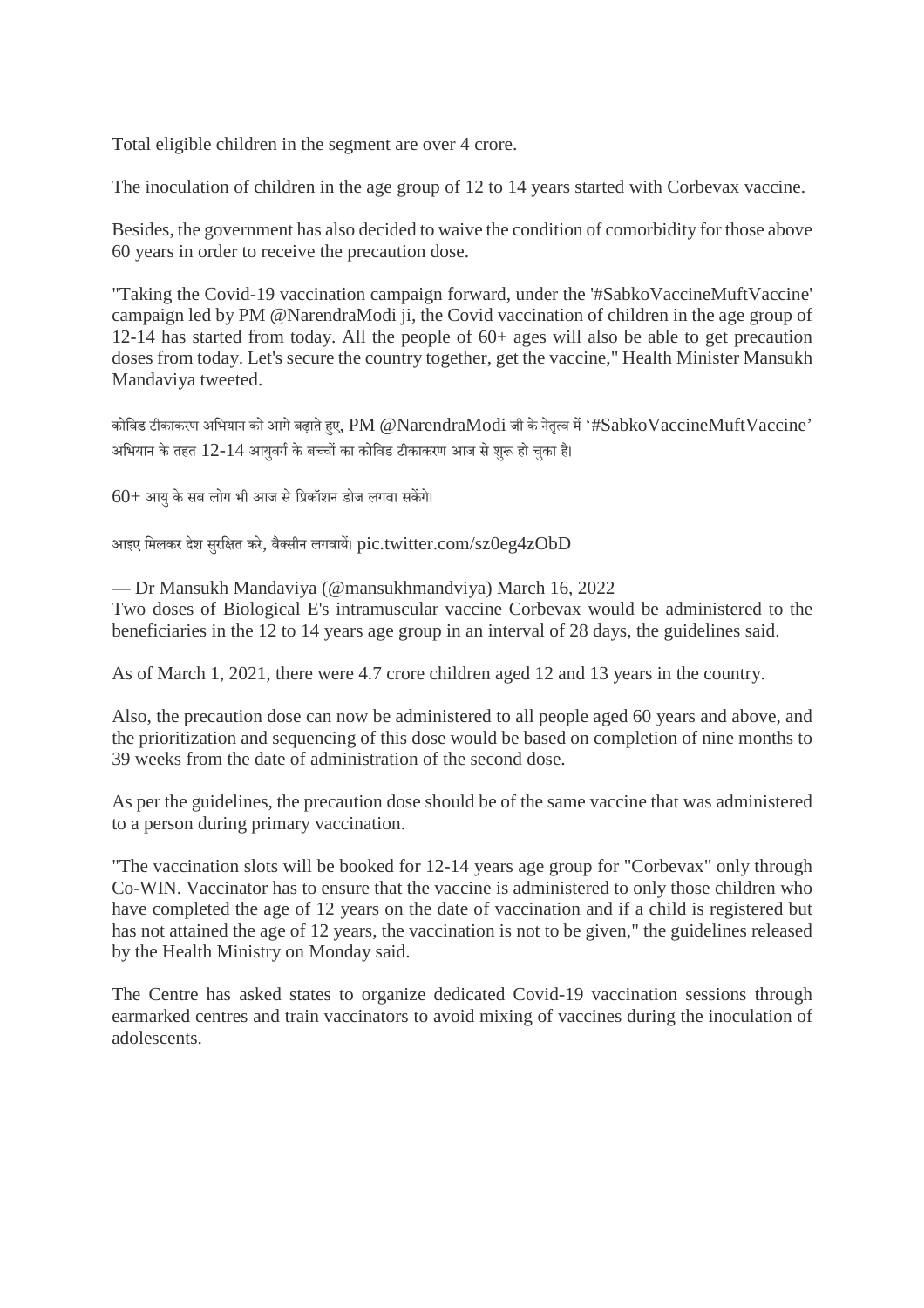# **Heart transplant**

# **PGI conducts seventh heart transplant (The Tribune:20220322)**

https://www.tribuneindia.com/news/chandigarh/pgi-conducts-seventh-heart-transplant-379626

Says patient doing fine | Three others get new lease of life | Two to get sight

The PGI conducted its seventh heart transplant after a 19-year-old donor youth from Karnal died in a critical condition after sustaining a grievous head injury.

The donor, Yogesh Kumar, a resident of a village in Karnal district of Haryana, gave a new lease of life to four people with the transplant of heart, liver, kidneys and pancreas. The retrieved corneas will restore the sight of another two patients post-transplant.

Prof Harkant Singh Baryah, Department of CTVS, PGI, who, along with Prof Shyam KS Thingnam, spearheaded the surgery, said, "The heart transplant surgery has its challenges the surgery is complex and technically demanding and secondly, there are not too many usable hearts. Even the recipients have to be selected very carefully for these procedures. In this case, we were lucky that the donor heart was in a very good condition. It was due to the untiring efforts by the CTVS team, headed by Professor Thingnam, that the surgery went off well and the recipient is doing fine."

Yogesh Kumar's long struggle between life and death came to a halt when he was declared brain dead on March 19. Following the family's consent, the heart, liver, kidneys, pancreas and corneas were retrieved from the donor for transplant to matching recipients at the PGI.

Prof Surjit Singh, Director, PGI, said, "Despite cadaver donor organ transplants picking up at a consistent pace in different pockets of the country, heart transplants are still uncommon because of complexities."

Prof Vipin Koushal, Medical Superintendent-cum-Head, Department of Hospital Administration, PGI, said, "One interaction with terminally ill organ failure patients will be sufficient to reveal how painful their lives are and how even daily routine chores are an ordeal for them. We must all come forward to save precious lives by pledging for organ donation and provide a ray of hope to the ever-increasing recipients on the waiting list."

Donor heart was in good condition

...We were lucky that the donor heart was in a very good condition. It was due to the untiring efforts by the CTVS team that the surgery went off well and the recipient is doing fine. — Prof HS Baryah, Dept of CTVS, PGI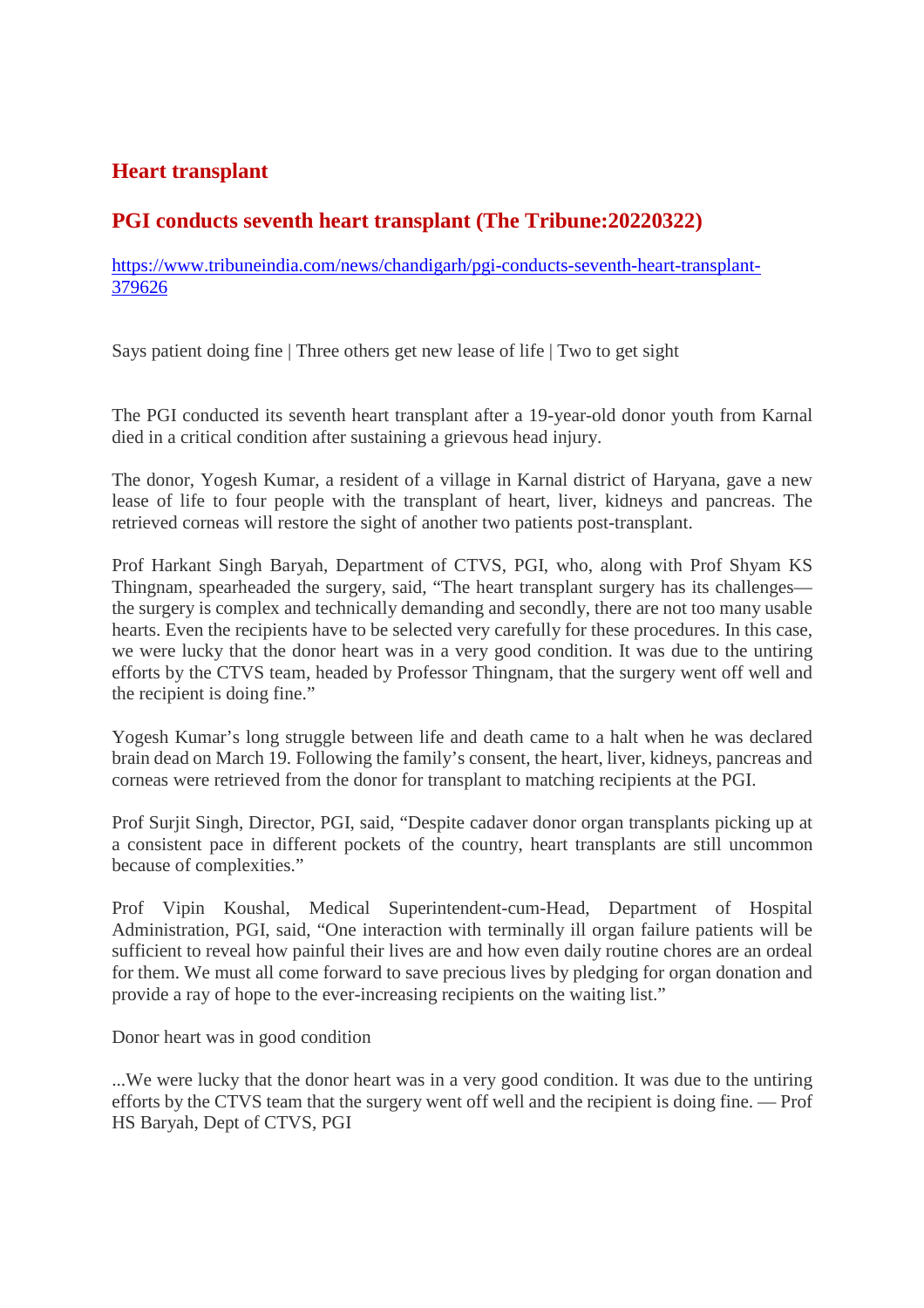### **Covid booster**

# **Centre mulls Covid booster shot for all above 18 years amid global surge (The Tribune:20220322)**

https://www.tribuneindia.com/news/nation/centre-mulls-covid-booster-shot-for-all-above-18 years-amid-global-surge-379513

Sena MP seeks clear guidelines on boosters for under 60 years

Centre mulls Covid booster shot for all above 18 years amid global surge Photo for representational purpose only. PTI file

The Centre is considering a Covid vaccine booster shot for all those above 18 years in view of a surge in coronavirus infections in parts of the world and also to ease difficulties faced during international travel, sources said on Monday.

Currently, healthcare and frontline workers and those above 60 years are being administered the precaution doses of Covid vaccine. All people above 60 years have become eligible for this dose after the Union Health Ministry removed the co-morbidity clause recently.

The prioritisation and sequencing of the dose is based on completion of nine months, or 39 weeks, from the date of administration of the second dose.

"The government is considering a booster dose of Covid vaccine for all those above 18 years in view of a surge in infections in parts of the world and to ease difficulties faced during international travel," a source said.

Amid a growing chorus for booster doses by several states, Shiv Sena MP Priyanka Chaturvedi also raised the issue in the Rajya Sabha and asked the government to come out with clear guidelines for boosters for those under 60 years, noting that several countries are imposing strict conditions for foreign travellers.

Chaturvedi said several countries want that the second shot of the Covid vaccine should have been taken within a certain time frame, failing which the vaccination certificate will not be considered valid.

In many European countries, she said, vaccines are considered valid only for 270 days. If travellers got their last vaccine shot in April 2021, they cannot enter many EU countries without a valid Covid test.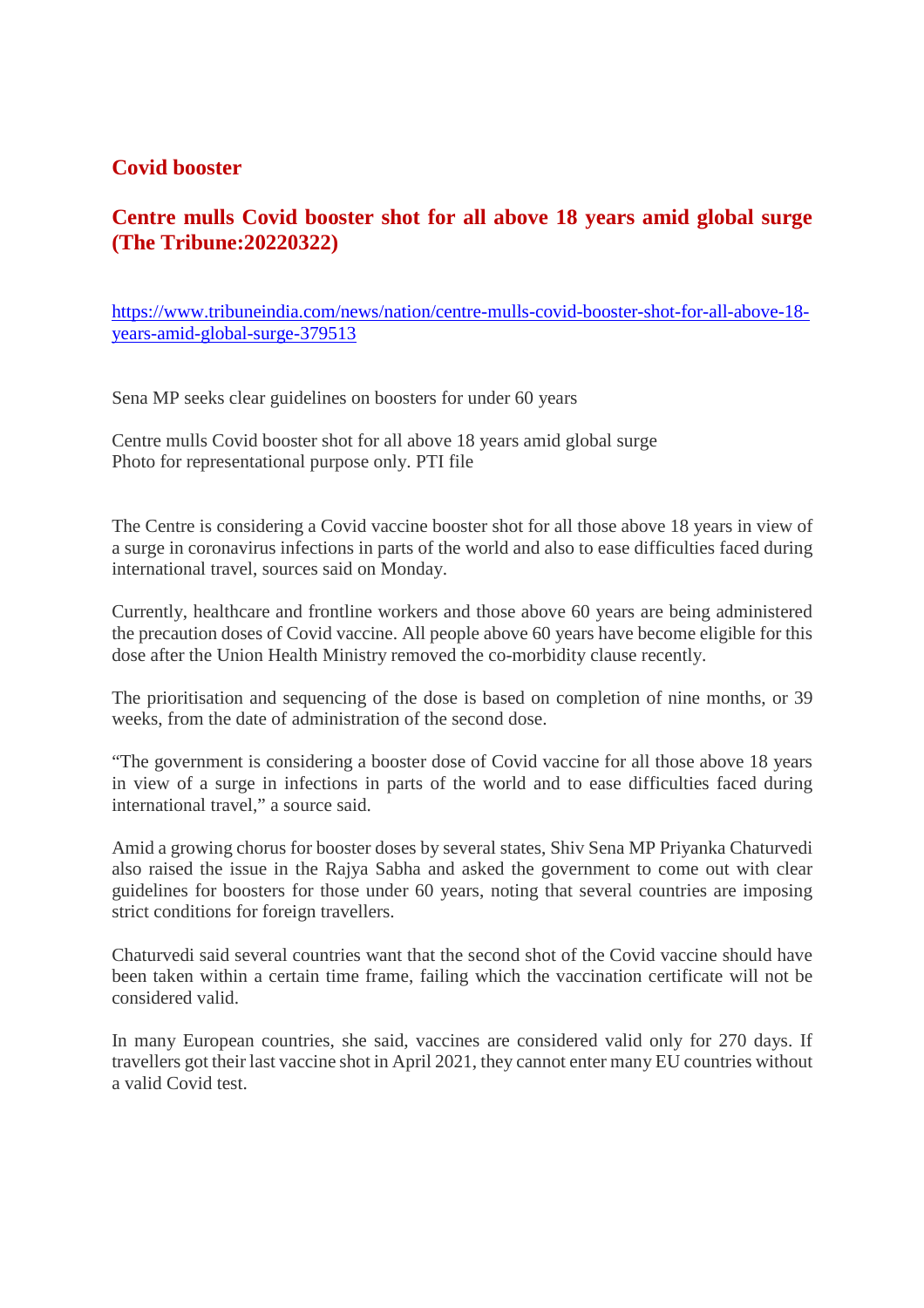# **Health crisis**

# **World's worst health crisis is in Ethiopia: WHO Chief (The Tribune:20220322)**

https://www.tribuneindia.com/news/health/worlds-worst-health-crisis-is-in-ethiopia-whochief-378385

WHO director-general Tedros Adhanom Ghebreyesus said the situation in Tigray from where he hails was 'catastrophic,' saying the region had been 'sealed off from the outside world' for about 500 days

As much of the world's attention is focused on the bloodshed in Ukraine, the head of the World Health Organisation said on Wednesday there's "nowhere on earth where the health of millions of people is more under threat" than Ethiopia's Tigray region.

WHO director-general Tedros Adhanom Ghebreyesus said the situation in Tigray from where he hails was "catastrophic," saying the region had been "sealed off from the outside world" for about 500 days.

"No food aid has been delivered since the middle of December," Tedros told a press briefing, adding that about three quarters of health facilities assessed by WHO in the region had been destroyed. He said there was no treatment for about 40,000 people with HIV in the region.

"Yes, I'm from Tigray and this crisis affects me, my family and my friends very personally," Tedros said.

"But I, the director general of WHO, I have a duty to protect and promote health wherever it's under threat," he said.

"And there is nowhere on earth where the health of millions of people is more under threat than Tigray." Tedros said the UN health agency had now documented 43 attacks on health care workers and facilities in Ukraine since the Russian invasion began last month.

WHO has now opened supply lines to many cities in Ukraine, but some access challenges remained. The agency continued to call for attacks on health workers and facilities to stop.

But Tedros said the crisis in Ukraine was "far from the only crisis to which WHO is responding," citing ongoing problems in Yemen, Syria and Ethiopia.

Earlier this year, the government of Ethiopia sent a letter to the World Health Organization, accusing Tedros of "misconduct" after his sharp criticism of the war and humanitarian crisis in the country. AP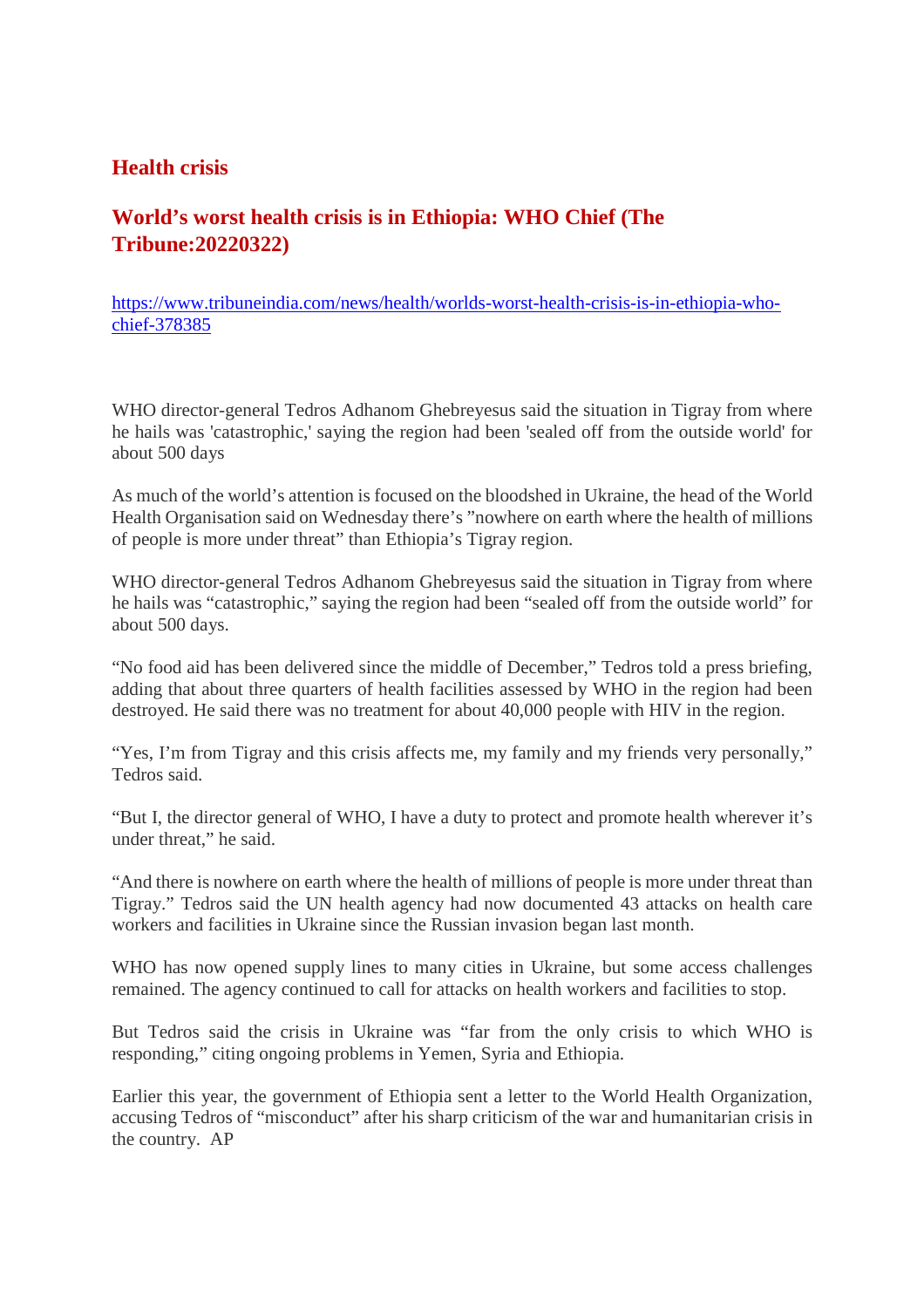### **Aromatherapy and stress**

# **Aromatherapy and stress: Four essential oils that promise relief Aromatherapy uses the sense of smell, one of the strongest and most effective of all human senses (The Indian Express:20220322)**

https://indianexpress.com/article/lifestyle/health/aromatherapy-stress-four-essential-oilsrelief-anxiety-7805558/

essential oil, aromatherapy for stress relief, how can aromatherapy help will stress, essential oils and stress relief, indian express newsClinical aromatherapy can be practised primarily in two ways: inhalation or topical application. (Photo: Getty/Thinkstock)

There is a close association between aromatherapy and stress relief. Around the world, stress has become a comprehensive issue, affecting people's mental and physical health.

Sumi Thadani, the co-founder of Secret Alchemist and a certified aromatherapist says while long-term stress can manifest itself as anxiety, irritability, anger, headaches, sleep issues, digestive issues, hormonal imbalances, and more, aromatherapy can help with these symptoms.

### ALSO READ |Skincare alert: The eight steps to a French facial routine decoded

"Essential oils can help in relaxation, alleviating pain, regulating blood pressure, aiding in better functioning of organs and the entire body. Clinical aromatherapy can be a comprehensive alternative treatment to sync the mind, body and soul connection," she says.

But, what is aromatherapy?

Thadani explains it as a "therapy that uses the sense of smell, one of the strongest and most effective of all human senses". "The science of aromatherapy emerges from the roots of Ayurveda, and each aroma has a strong and impactful effect on all types of Dosh, balancing for a more holistic wellbeing of the inner you."

She adds that clinical aromatherapy can be practised primarily in two ways: inhalation or topical application. "A lot of this can be incorporated in our daily lives, whether as a diffuser, or a roll-on, or just massaging on the body," she says.

ALSO READ |Is there a right and wrong way to wear perfume? Find out The expert recommends the following four essential oils to alleviate symptoms of stress:

1. Lavender: It is the gateway to essential oils. Lavender Officinalis (botanical name) is one of the most-studied essential oils for its relaxing effects. It helps calm the nervous system, lowering blood pressure and heart rate. It counter-reacts to stress, relieves fatigue and symptoms of depression.

2. Ylang Ylang: Cananga Odorata (botanical name), native to tropical Asia, relieves depression and improves mood. It aids in increasing blood circulation and has an invigorating effect. It not only controls anxiety and tension, but also helps in lowering the blood pressure.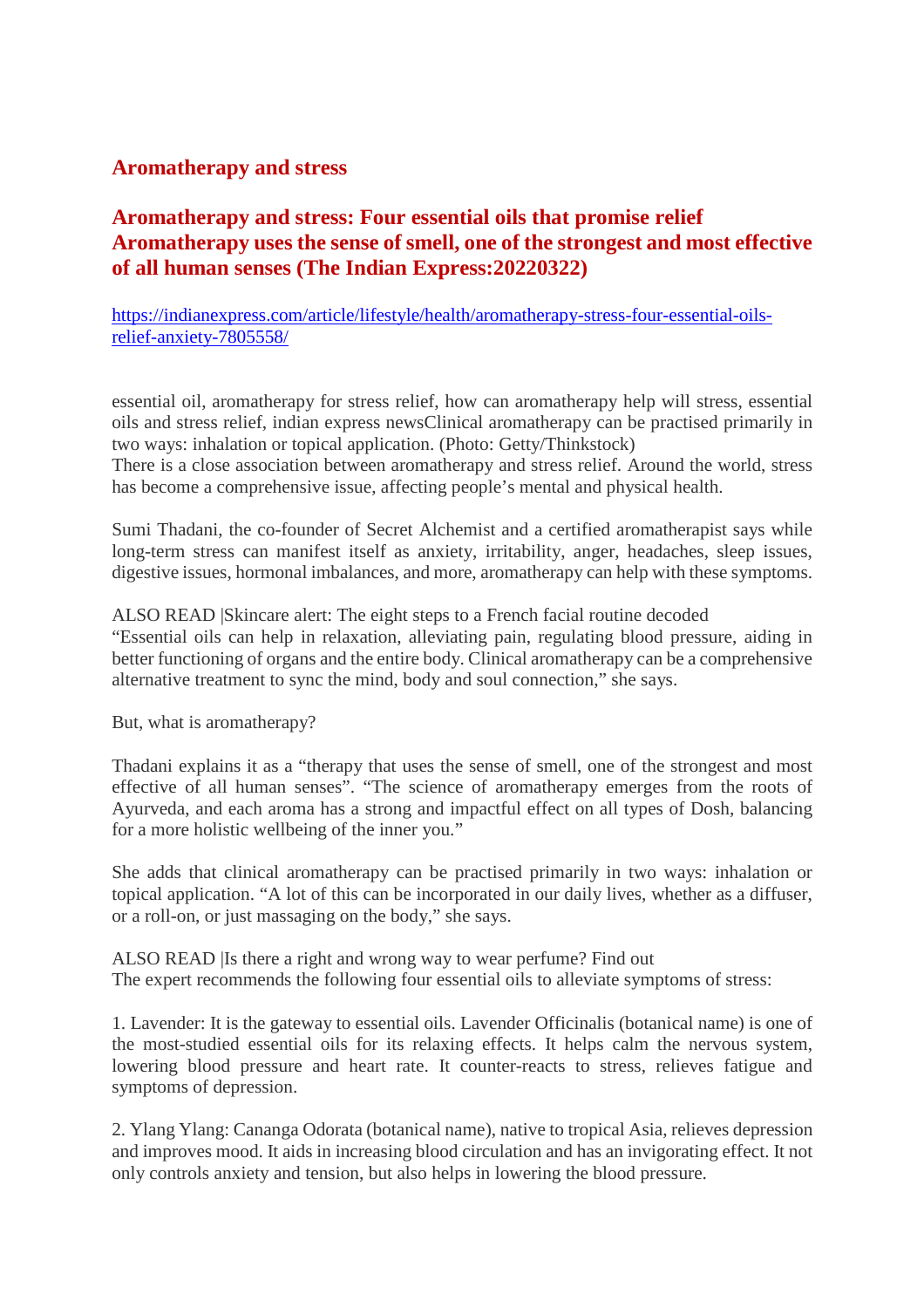essential oil, aromatherapy for stress relief, how can aromatherapy help will stress, essential oils and stress relief, indian express news Aromatherapy diffusers take essential oils and evaporate them, spreading the aroma effectively through air. (Photo: Getty/Thinkstock)

3. Clary sage: It is an essential oil that has shown antidepressant-like effect on the body. Salvia Sclarea (botanical name), is a plant native to the northern Mediterranean. It can help alleviate stress by inducing a sense of well-being. It is a member of the sage family.

4. Patchouli: A well-known essential oil, it is used to treat chronic stress. This scent's potent aroma increases the secretion of happy hormones serotonin and dopamine. Pogostemon Patchouli (botanical name) improves mood and stimulates blood circulation treating the symptoms of stress.

ALSO READ |Why you must never share cosmetics or makeup products Thadani also lists effective ways in which these oils can be integrated in our lives.

\* Diffusers: Aromatherapy diffusers take essential oils and evaporate them, spreading the aroma effectively through air. Once inhaled, it can have a positive and holistic effect on the body.

\* Body products: Use body products that use essential oils and not the synthetic scent. They can be used in topical application for alleviating pain from joints or through champi-massage. You can also use them as a body lotion or oil or dab a few drops on your pulse points.

\* Candles: It is a simple and the least time-consuming way to relieve stress. Lighting a candle could be a part of your meditative routine of 5 minutes or a way to enhance your ambience. In any case, it is a great addition to aromatherapy.

### **Food and Nutrition**

# **What happens to your body when you eat palak or spinach daily? Garima Goyal, a dietician and nutritionist says it is safe to consume the leafy vegetable daily, as long as it is taken in "limited quantities"(The Indian Express:20220322)**

https://indianexpress.com/article/lifestyle/health/body-health-eating-palak-spinach-dailyhealth-benefits-7794606/

spinach, eating spinach every day, palak, spinach palak, should you eat palak every day, health benefits of spinach, health benefits of palak, indian express newsSpinach is packed with fibre and magnesium, both of which are instrumental in reducing the risk of diabetes. (Photo: Getty/Thinkstock)

Spinach is a popular food item, a green leafy vegetable that dieticians insist you add to your everyday diet. It is packed with health benefits, and regular consumption can boost your iron content, protein, and also your immunity.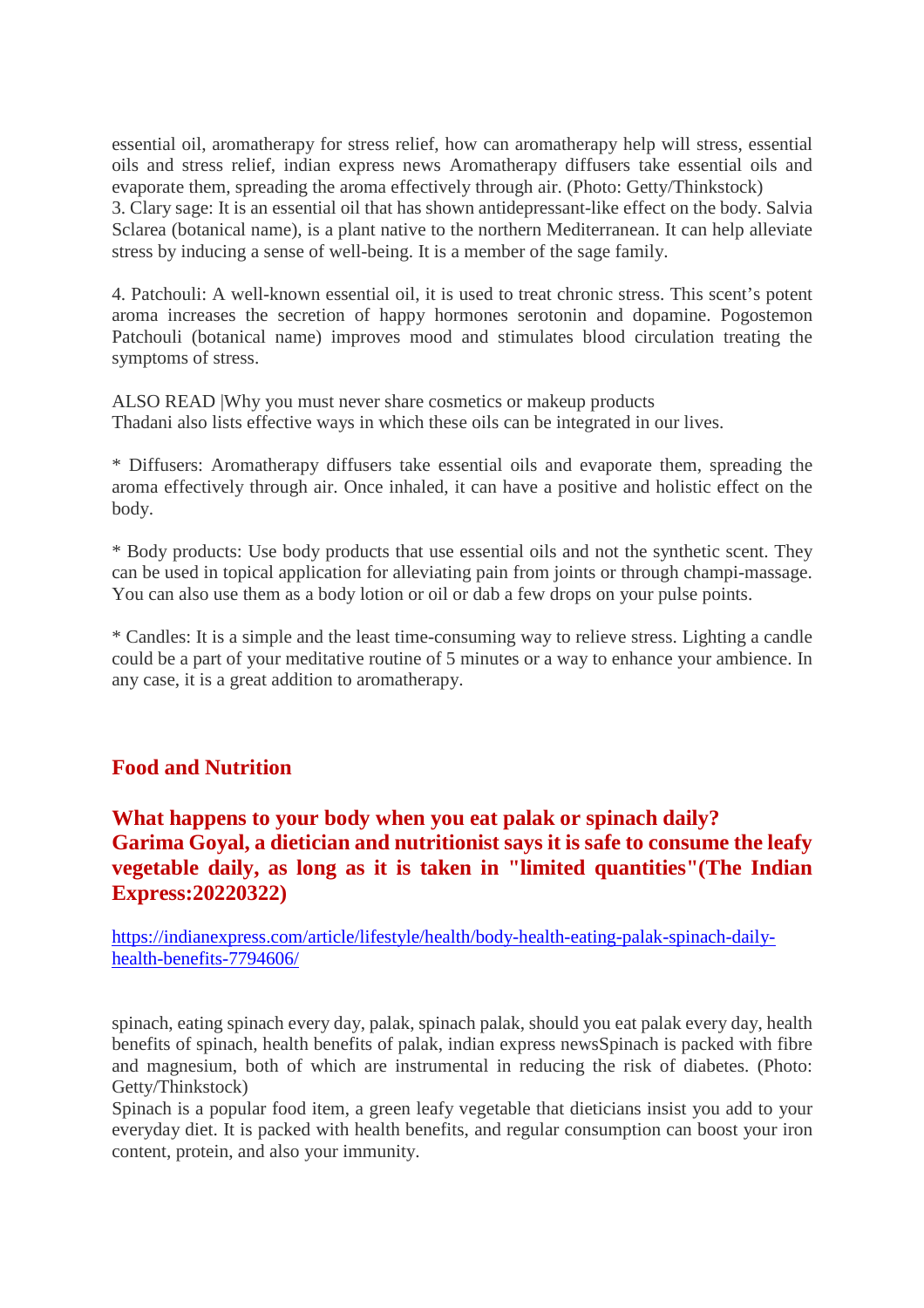But, have you ever wondered what happens to your body when you eat spinach, also known as palak, every day? Garima Goyal, a dietician and nutritionist says it is safe to consume the leafy vegetable daily, as long as it is taken in "limited quantities".

1. Daily dose of vitamins

"Spinach contains essential B-complex vitamins like folate, as well as vitamins A, C and K. Most diets lack one or more essential vitamins. Consuming a bowl of spinach every day would help you meet the daily requirements," the expert says, adding that antioxidants in vitamin C promote "skin healing and prevent premature ageing". Vitamin A ensures stronger immunity, and its anti-inflammatory action can reduce the inflammation and promote eye health.

ALSO READ |Winter health: Five reasons why you should eat green peas 2. Bone and muscle health

Goyal adds that spinach is a rich source of calcium that helps prevent osteoporosis and can be instrumental in boosting muscle growth as well, due to the formation of collagen.

3. Heart health

heart health, tips for healthy heart, heart healthy foods Spinach is especially good for heart health.

The iron content helps prevent anaemia by keeping haemoglobin levels high. Spinach also contains nitric oxide which drastically reduces your chances of atherosclerosis.

ALSO READ |Healthy eating: What Ayurveda says about consuming bathua or goosefoot 4. Sugar level control

Spinach is packed with fibre and magnesium, both of which are instrumental in reducing the risk of diabetes, promoting better sugar control. The fibre also decreases gastric delay and can prevent overeating.

"While these are some of the positives of eating spinach daily, having it in excess can cause adverse effects. Oxalic acid can interfere with the absorption of essential nutrients like zinc and magnesium, and can even trigger kidney stone formation. This leafy vegetable can lead to minor immune response due to slight histamine content," the dietician warns.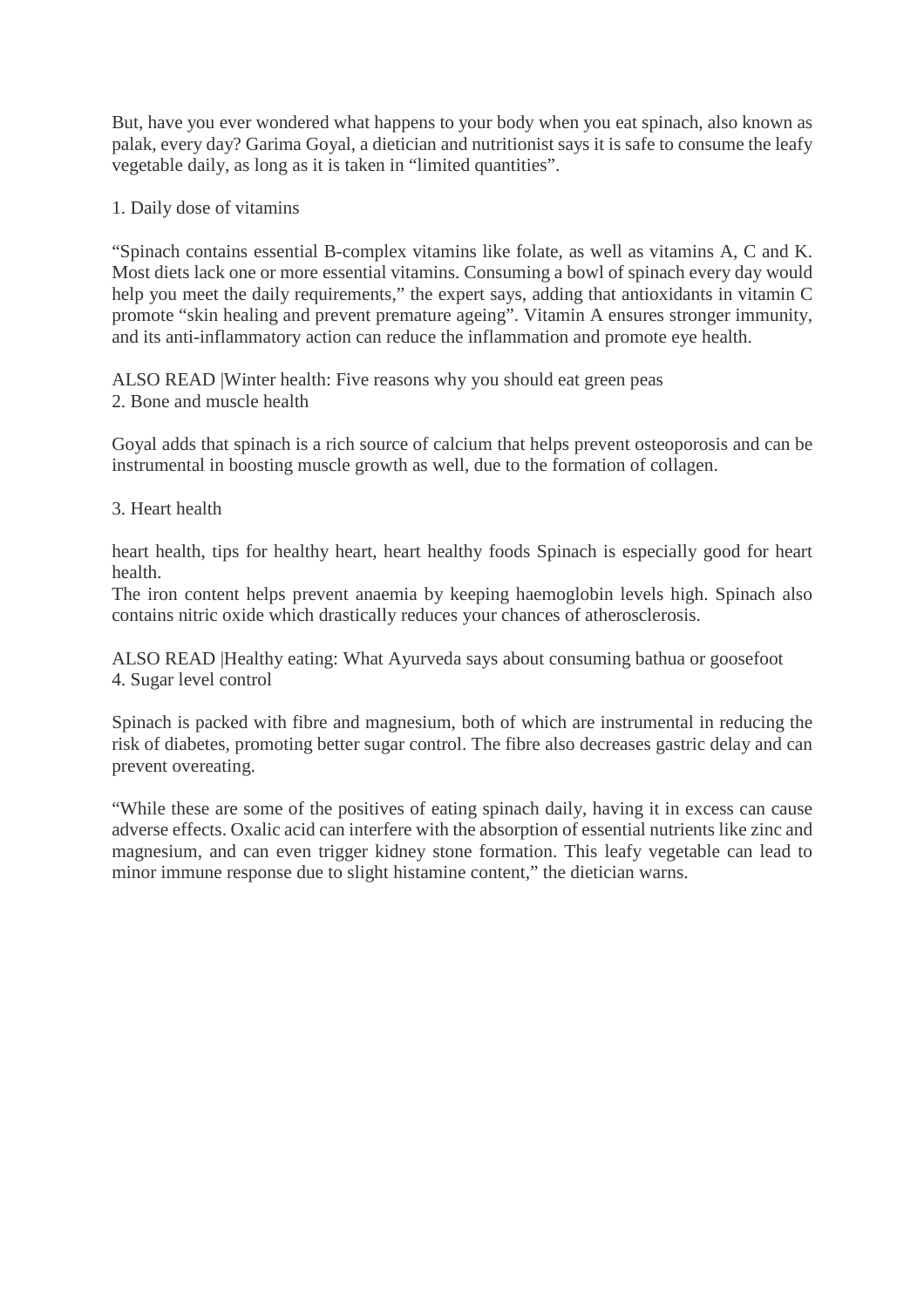**skin hyperpigmentation**

**The five best ingredients to treat skin hyperpigmentation are… While there are cosmetic products available in the market that claim to treat this condition, it is best to look for natural remedies (The Indian Express:20220322)**

https://indianexpress.com/article/lifestyle/life-style/five-ingredients-treat-skinhyperpigmentation-natural-kitchen-home-remedies-skincare-7807239/

skincare, skincare tips, hyperpigmentation, home remedies for hyperpigmentation, what is hyperpigmentation of the skin, natural ways to treat hyperpigmentation, indian express newsOverexposure to the sun, hormonal changes, medical conditions, application of wrong skin care products can cause it. (Photo: Getty/Thinkstock)

Hyperpigmentation is a common skin problem that causes tanning, dark spots, melasma, blemishes, post-inflammatory acne marks, and dark circles that make your skin appear darker than its normal skin tone.

Arthi Raguram, the founder of Deyga Organics, explains that hyperpigmentation occurs due to excessive production of melanin, a pigment present in the skin cells that provides your skin its complexion. "Overexposure to the sun, hormonal changes, medical conditions, application of wrong skin care products, or poor diet are some of the main causes of it."

### ALSO READ |Effective skincare tips to prevent underarm pigmentation

According to her, while there are cosmetic products available in the market that claim to treat this condition, it is best to look for natural remedies that reduce the appearance of dark spots. She lists some of them here; read on.

### 1. Turmeric

Turmeric contains an active ingredient called curcumin that inhibits melanin production in the skin cells. It has anti-inflammatory properties that can help calm the skin, especially if it's been sunburned or scarred by acne. Chickpeas, turmeric powder, and rosewater make a mild-yeteffective face pack that calms your skin and helps to reduce the appearance of dark spots. To speed up the process, add a few drops of lemon juice and witness the natural glow.

### 2. Aloe vera

Every household has aloe vera. It contains aloin, a naturally depigmenting compound that is also anti-inflammatory in nature, which helps lighten dark spots. By destroying existing melanin cells, the gel regulates melanin production. For best results, take out fresh gel from the plant, apply it to the affected regions and wash your face the next morning. Repeat the process until the spots/patches are no longer visible or have shrunk in size.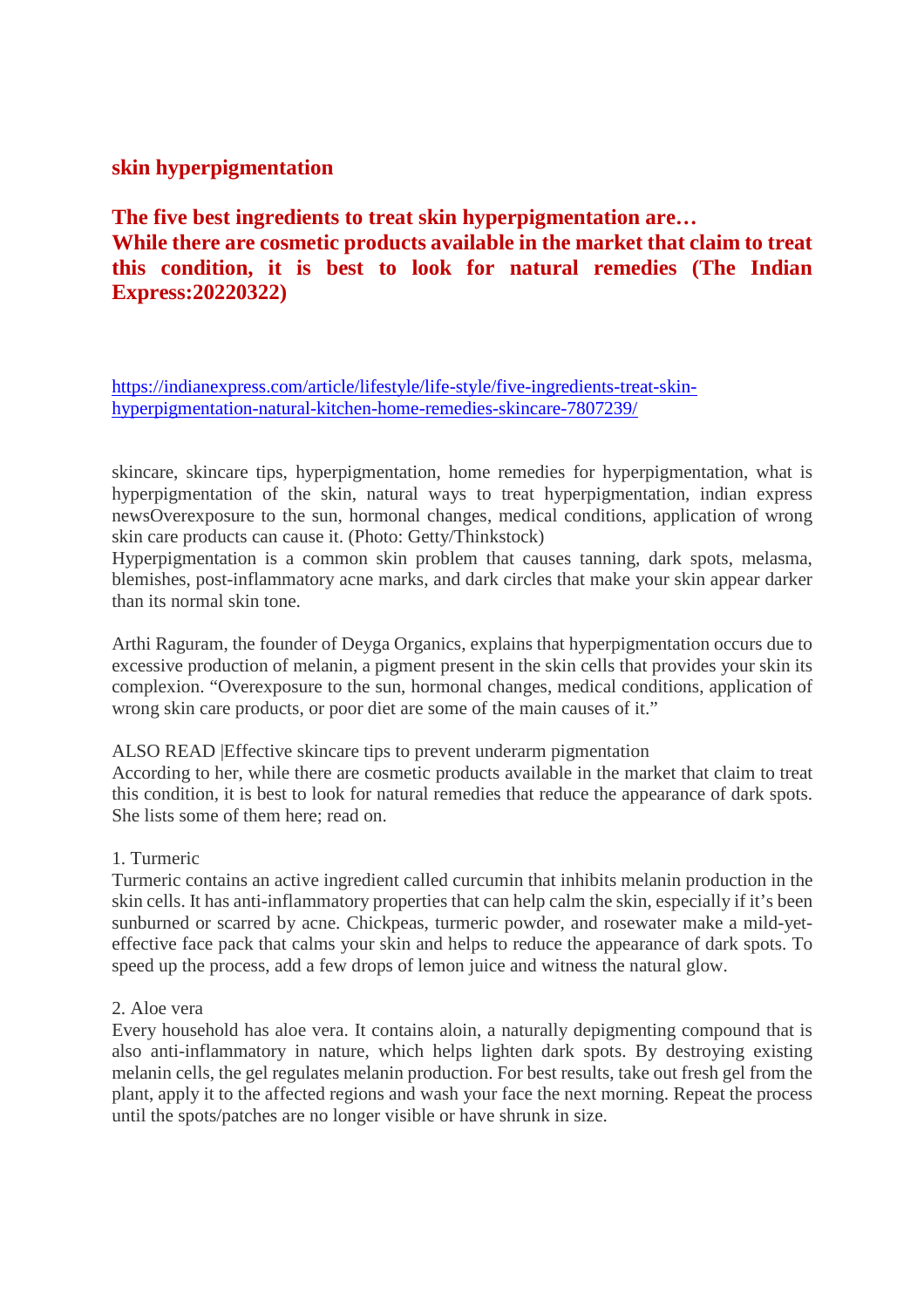skincare, skincare tips, hyperpigmentation, home remedies for hyperpigmentation, what is hyperpigmentation of the skin, natural ways to treat hyperpigmentation, indian express news Milk and curd make for excellent de-tanners. (Photo: Getty/Thinkstock)

3. Milk/milk products

Milk and curd are wonderful moisturisers that can provide your skin with a healthy glow. They make for excellent de-tanners that can be used to make face packs, reducing pigmentation and allowing for a brighter, more radiant complexion. Take 1 tablespoon chickpea flour, 1 teaspoon turmeric, and a couple of tablespoons of raw milk or curd; combine to make a paste and apply.

ALSO READ |Skincare alert: The eight steps to a French facial routine decoded

4. Citrus fruits

Lemons, oranges, limes, grapefruits, and other citrus fruits high in vitamin C are natural bleaching agents that decrease dark spots and pigmentation. Lemon juice or other citrus fruits, however, should never be used in their pure form on the skin because they are highly acidic. Mix a few drops of lemon with honey, apply the concoction on the face for 15 minutes, and then wash with cold water.

5. Potatoes

The enzyme found in potatoes, known as catecholase, acts as a natural bleach for the skin. It is especially useful in treating suntan, freckles, dark elbows, and underarms and helps to brighten the skin while removing pigmentation. You may notice a visible difference after applying potato juice to the problematic areas for 15-20 minutes every alternate day for a few months.

# **Sleeping (TheAsian age:20220322)**

http://onlineepaper.asianage.com/articledetailpage.aspx?id=16243910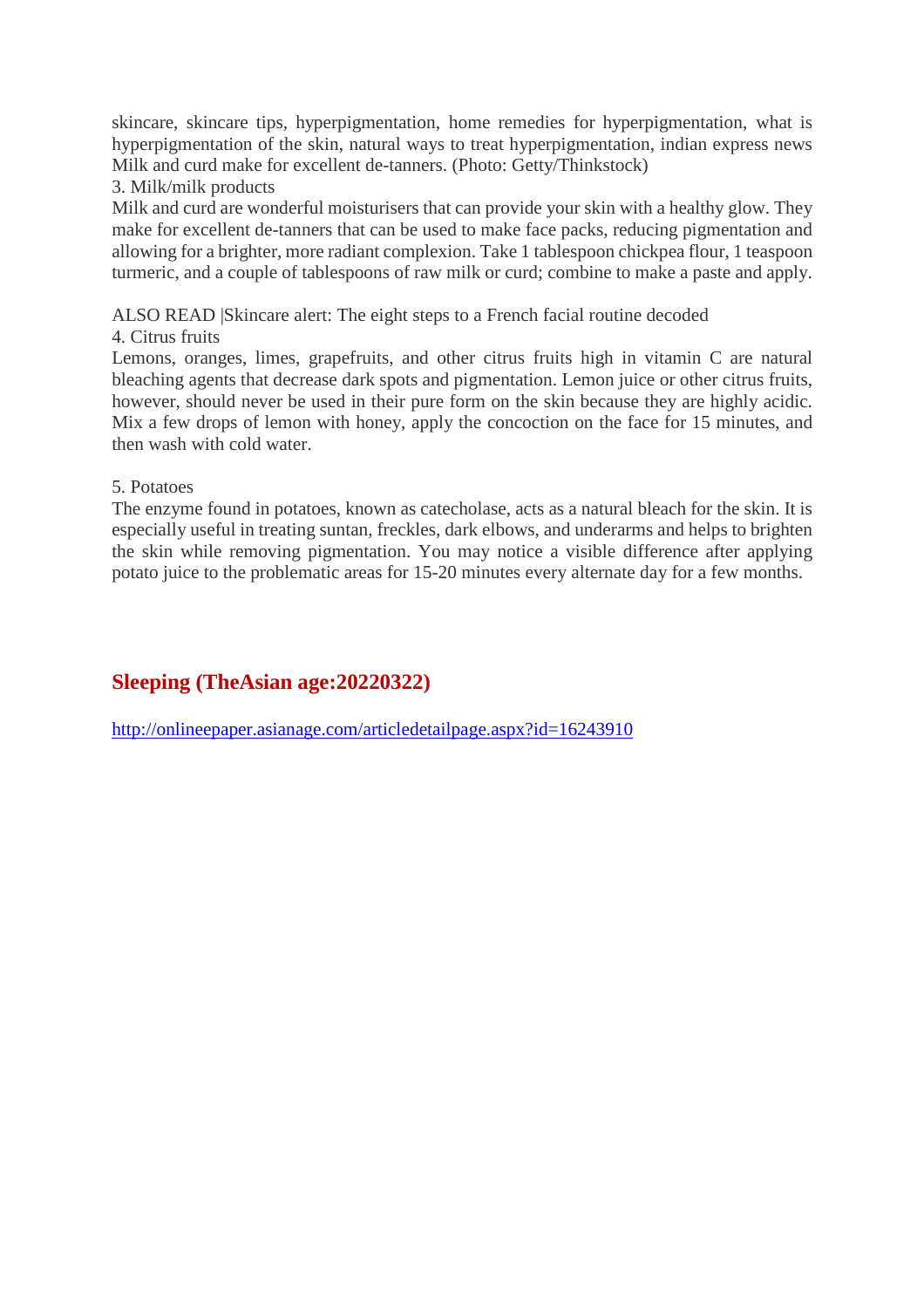# **SLEEPING** ON IT **HELPS**

Instead of lying awake worrying, we're often told to 'sleep on it' when making decisions, both big and small. And there's actually a scientific basis for this advice

Sleep can influence our response to emo-<br>tional situations, and helps us to manage our mental health.

PHOTO CREDIT: PICSABY

To understand why sleep and emotions are so connected, it's important to first understand what happens in the brain when we encounter something emotive.

Two main brain regions<br>interact to create emotional<br>responses. The first is the limbic system, which is located deep in our brain. This<br>acts as our emotion centre, quickly evaluating a situation and helping us to decide how to react. Historically, this region may have been<br>important for humanity's survival, as it helps us react

quickly in certain situations. if we encounter a dangerous predator, for example.

But most of the time we<br>need to adjust our initial<br>emotional response. This is where the second region 'the<br>prefrontal cortex' comes in. Located just behind our forehead, the prefrontal cortex helps us to increase or<br>decrease our emotional<br>responses as necessary. So if we see a predator (such as a bear) in the zoo, the pre-<br>frontal cortex tells us we don't need to panic because it's in an enclosure.

These regions need to be well-connected in order to effectively generate and<br>adjust our emotional emotional responses. This is where

**IMAGINE YOU'RE EXPERIENCING A DIFFICULT WORK PROBLEM. IF YOU'RE** WELL RESTED, YOU ARE<br>MORE LIKELY TO BE ABLE TO<br>EFFECTIVELY PROBLEM **SOLVE, FIXING THE ISSUE. BUT IF YOU'RE SLEEP** DEPRIVED, YOU MIGHT AVOID<br>DEALING WITH THE PROBLEM. OVER TIME, THIS **COULD HAVE A NEGATIVE EFFECT ON WELLBEING.** 

sleep comes in. When we're sleep deprived, the connections between these areas weaken, making the reaction limbic in the system stronger.

Sleep loss not only increases our reaction to stressful events during the day, it also

makes these reactions hardmakes these reactions nare-<br>er to change. This may be<br>particularly pronounced if<br>you lose REM (rapid eye<br>Studies show that getting<br>Studies show that getting<br>poor sleep makes us more<br>likely to choose less effective

ways of managing our emotions which could have a knock-on effect for our mental health.

Imagine you're experiencing a difficult work problem. If you're well rested, you are more likely to be able to effectively problem solve, fixing<br>the issue. But if you're sleep deprived, you might avoid dealing with the problem.<br>Over time, this could have a negative effect on wellbeing  $\tilde{PTI}$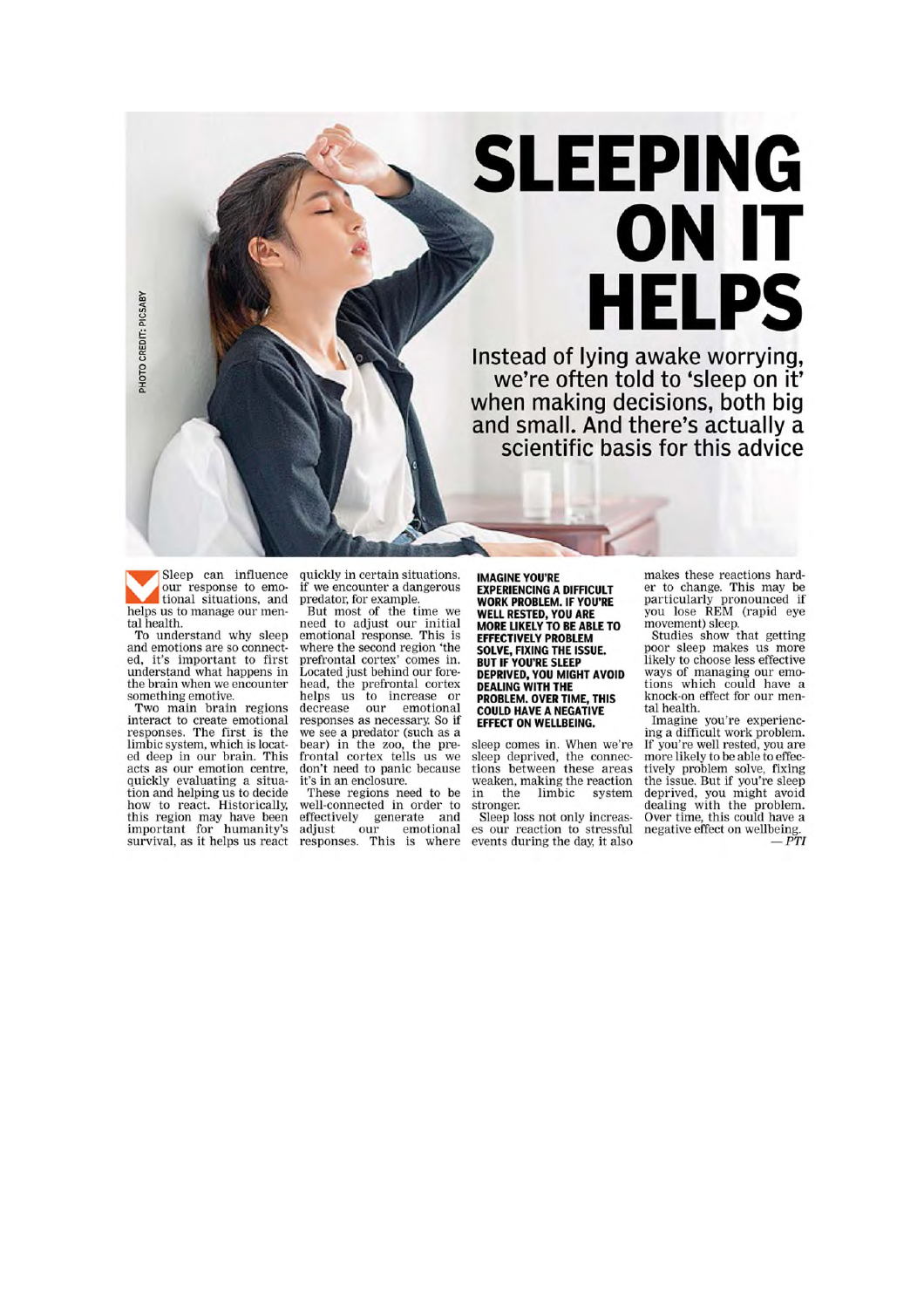# **Maternal Mortality Ratio**

# **Maternal Mortality Ratio of India declines by 10 points (The Hindu :20220322)**

https://www.thehindu.com/news/national/maternal-mortality-ratio-of-india-declines-by-10 points/article65224041.ece

India on verge of achieving SDG target of Maternal Mortality Ratio of 70/ lakh live births by 2030

The Maternal Mortality Ratio (MMR) of India has declined by 10 points as per a special bulletin released by the Registrar General of India. It has declined from 113 in 2016-18 to 103 in 2017-19 (8.8 % decline). The country had been witnessing a progressive reduction in the MMR from 130 in 2014-2016, 122 in 2015-17, 113 in 2016-18, and to 103 in 2017-19, said the release issued on Monday.

With this persistent decline, India was on the verge of achieving the National Health Policy (NHP) target of 100/lakh live births by 2020 and certainly on track to achieve the Sustainable Development Goal (SDG) target of 70/ lakh live births by 2030, it noted.

The number of States that have achieved the SDG target has now risen from five to seven -- Kerala (30), Maharashtra (38), Telangana (56), Tamil Nadu (58), Andhra Pradesh (58), Jharkhand (61), and Gujarat (70). There are now nine States that have achieved the MMR target set by the NHP, which include the above seven and Karnataka (83) and Haryana (96).

Uttarakhand (101), West Bengal (109), Punjab (114), Bihar (130), Odisha (136) and Rajasthan (141) -- have the MMR in between 100-150, while Chhattisgarh (160), Madhya Pradesh (163), Uttar Pradesh (167) and Assam (205) have the MMR above 150.

U.P.'s achievement

Encouraging achievement has been reported by Uttar Pradesh -- which has shown the maximum decline of 30 points, Rajasthan (23 points), Bihar (19 points), Punjab (15 points) and Odisha (14 points), the release stated.

Kerala, Maharashtra and Uttar Pradesh have shown more than 15% decline in the MMR, while Jharkhand, Rajasthan, Bihar, Punjab, Telangana and Andhra Pradesh have shown a decline between 10-15%. Madhya Pradesh, Gujarat, Odisha and Karnataka witnessed a decline between 5-10%.

West Bengal, Haryana, Uttarakhand and Chhattisgarh have shown an increase in the MMR and hence would need to reappraise their strategy and intensify efforts to accelerate the MMR decline to achieve the SDG target, it added.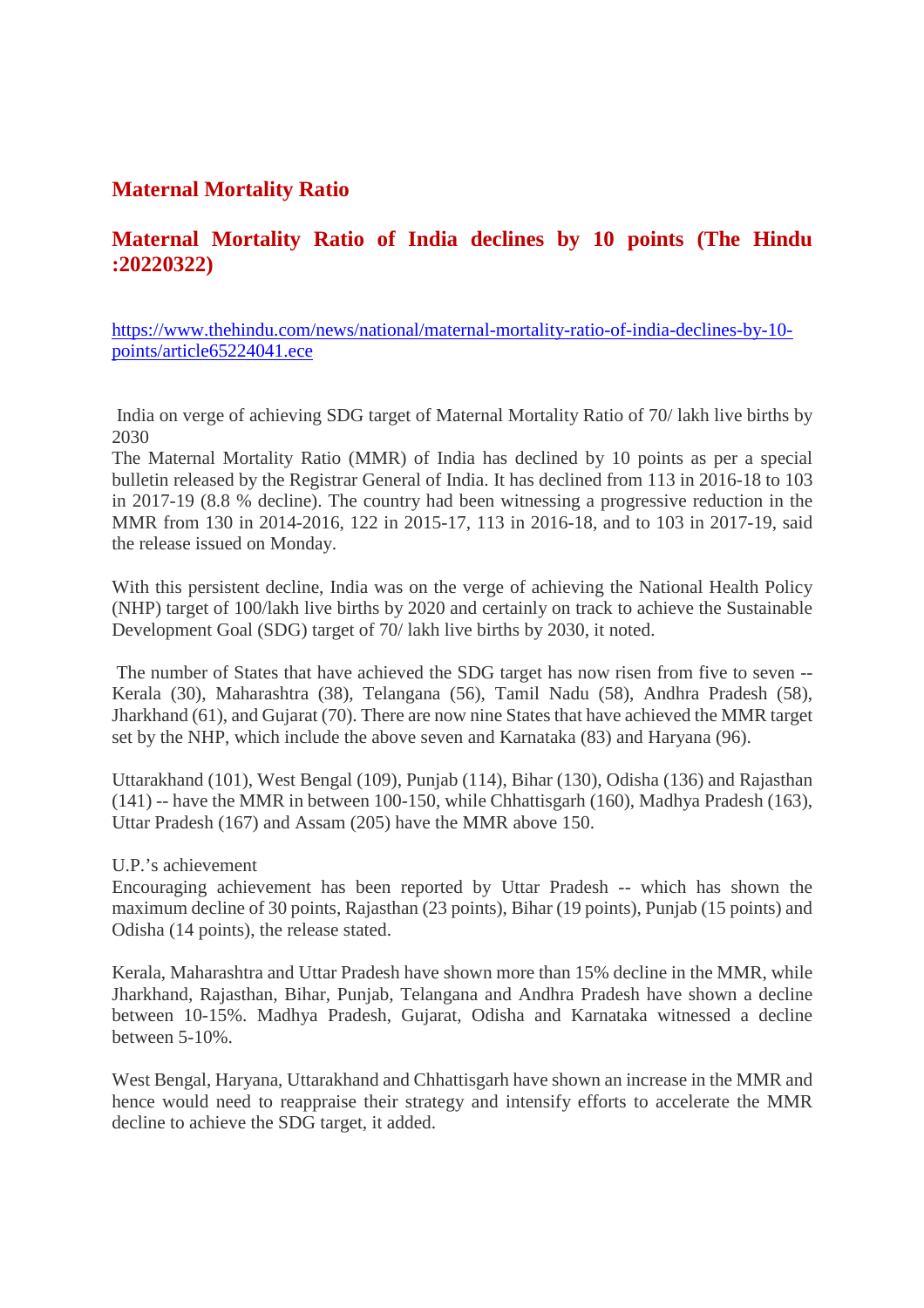### **Corbevax and Covovax**

# **Explained | How are Corbevax and Covovax different from other COVID-19 vaccines? The Hindu :20220322**

By when will they be available? Which vaccine has been earmarked for 15 to 17 year-olds? The story so far : India has approved two more vaccines, Corbevax and Covovax, under emergency use authorization, as well as an antiviral drug, Molnupiravir to fight against COVID-19. However, India's expanded vaccination drive from January 3 will not immediately benefit from them.

### **virus variants**

### **Recombination of two virus variants seen since 2020(The Hindu :20220322)**

https://www.thehindu.com/sci-tech/recombination-of-two-virus-variants-seen-since-2020/article65239981.ece

The Alpha and Wuhan strain recombinant was the first; the latest is a mixture of two Omicron sub-lineages

Mutations are a natural phenomenon when viruses replicate. Generally, RNA viruses have a higher rate of mutations compared with DNA viruses. However, unlike other RNA viruses, coronaviruses have fewer mutations. This is because coronaviruses have a genetic "proofreading mechanism" that corrects some of the errors made during replication. This is applicable to SARS-CoV-2 viruses too. As a result, SARS-CoV-2 viruses have "higher fidelity in its transcription and replication process than that of other single-stranded RNA viruses" says a February 2021 paper in Nature.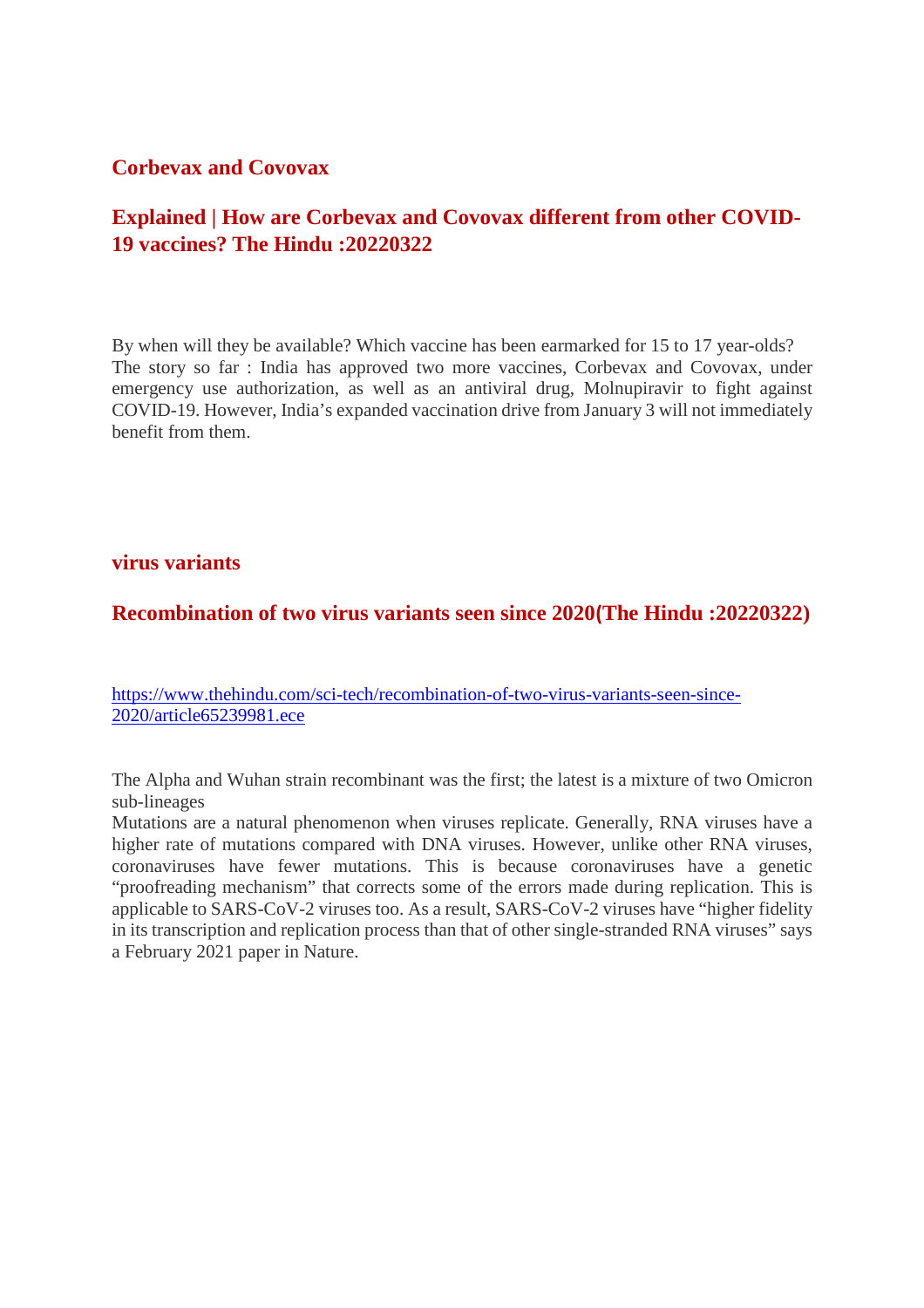### **Parkinson's**

### **Scientists uncover new targets for treating Parkinson's (New Kerala:20220322)**

21: Scientists have found that a type of immune cells of people with Parkinson's disease have a very specific gene signature, a finding that may open the doo-> View it--> https://www.newkerala.com/news/2022/42197.htm

### **non-communicable diseases**

### **Here's how Vitamin C helps boost immunity against non-communicable diseases ( New Kerala:20220322)**

With an accelerated rise in the prevalence of non-communicable (NCD) in India, Vitamin C has become one of the most needed n-> View it--> https://www.newkerala.com/news/2022/42185.htm

### **Natural COVID-19 antibodies**

### **Natural COVID-19 antibodies last seven months for children, finds study (New Kerala:20220322)**

Houston, March 21: According to a new study led by the University of Texas Health Science Center at Houston, children previously infected with COVID-19 develo-> View it--> https://www.newkerala.com/news/2022/42179.htm